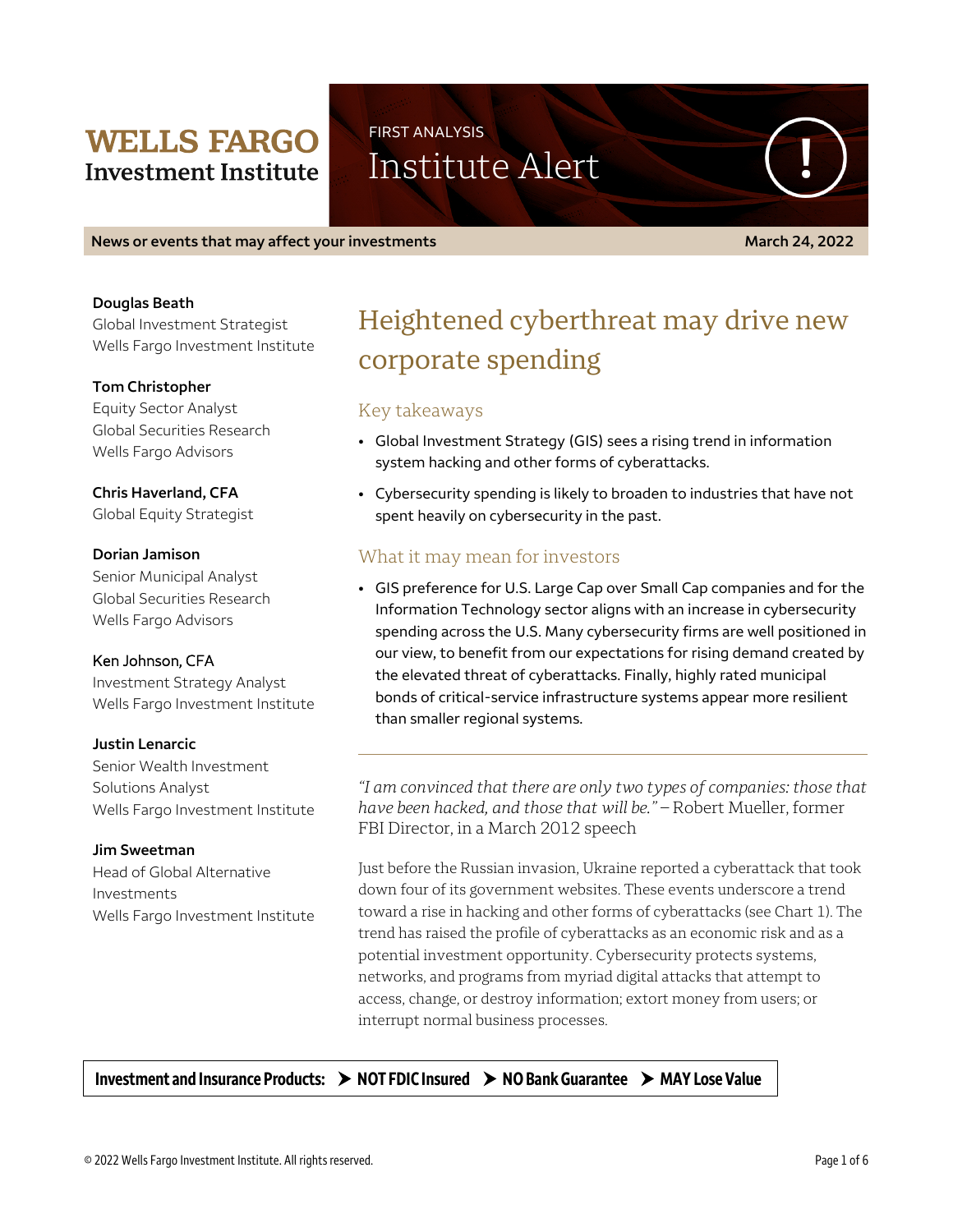

### **Chart 1. Percentage of organizations compromised by at least one successful cyberattack**

#### Source: CyberEdge 2021 Cyberthreat Defense Reportand Wells Fargo Investment Institute.

To meet this challenge, the cybersecurity industry has adapted and may grow its global market size to reach \$345.4 billion by 2026.<sup>[1](#page-1-0)</sup> Worldwide spending on information security and related services is expected to reach \$150 billion this year, up 12% from a year ago, according to the research company Gartner. We believe that understanding the core cybersecurity threats that companies face, as well as the industries and sectors at the center of the ongoing battle, should be an important consideration for investors.

There are four main types of cybersecurity threats:

- 1. *Phishing* is the practice of sending fraudulent emails that resemble emails from reputable sources. The aim is to steal sensitive data like credit card numbers and login information. This is the most common type of cyber-attack.
- 2. *Ransomware* is a type of malicious software designed to extort money by blocking access to files or the computer system until the ransom is paid.
- 3. *Malware* is a type of software designed to gain unauthorized access or to cause damage to a computer.
- 4. *Social engineering* is a tactic used to trick a system owner into revealing sensitive information. The hoax can solicit a payment or gain access to a user's confidential data.

Additionally, cyberattacks generally fall under three main categories:

- 1. *eCrime*, is a financially motivated criminal intrusion activity.
- 2. *Targeted state-sponsored intrusion* includes cyberespionage, state-nexus destruction attacks, and generating currency to support a regime.
- 3. *Hacktivist intrusion* is undertaken to gain momentum, visibility, or publicity for a cause or ideology.

 $\overline{a}$ 

<span id="page-1-0"></span><sup>1.</sup> Statista. "The History of cybersecurity," Cyber Magazine, October 2021.

<sup>© 2022</sup> Wells Fargo Investment Institute. All rights reserved. Page 2 of 6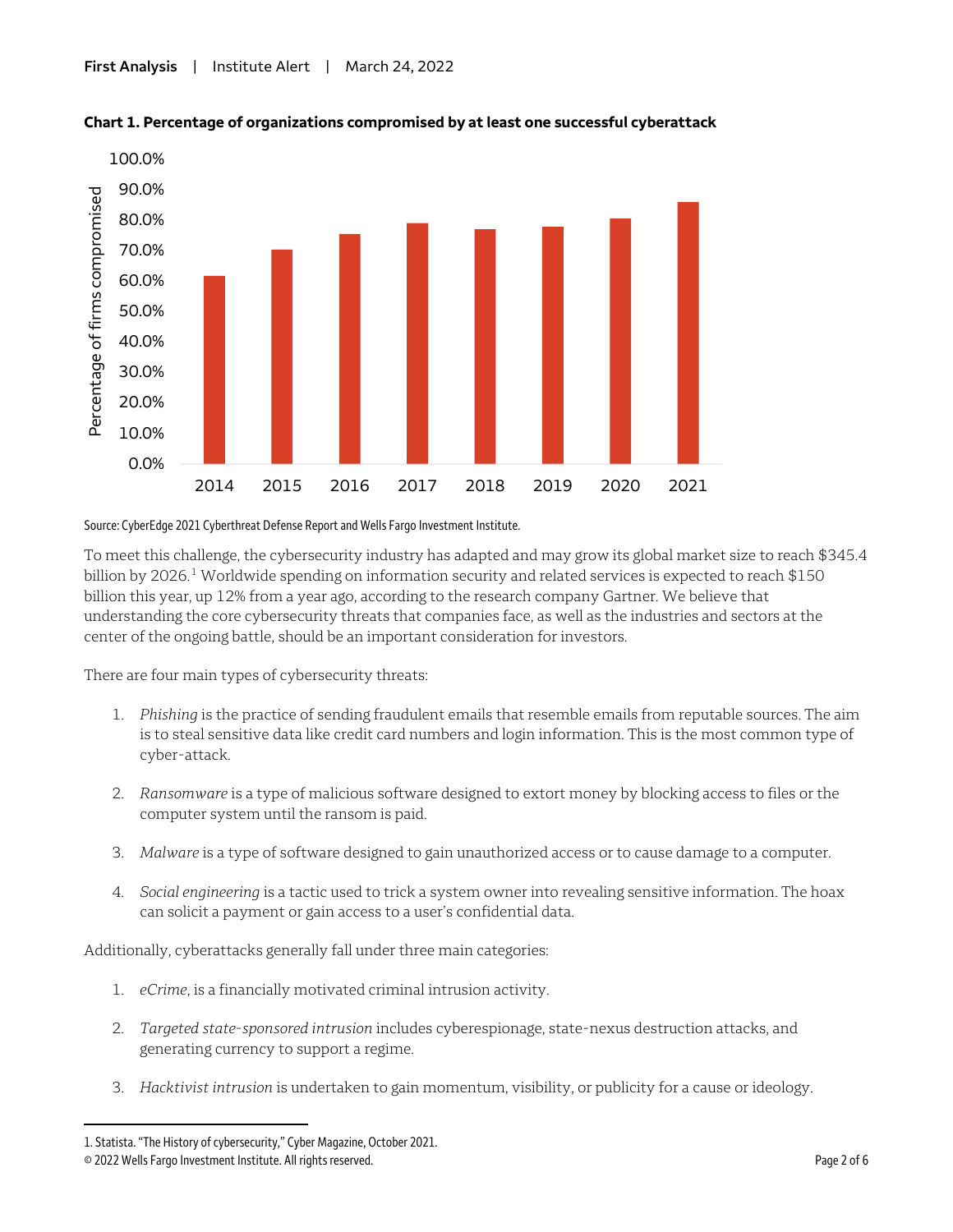# **Addressing the cybersecurity challenge: Analysis from Global Investment Strategy (GIS)**

Information Technology (IT) security spending has grown sharply. In the U.S., the percentage of capital spending on technology surpassed traditional hard machinery and structural capital spending for the first time in 2020 (Chart 2). While larger companies are vulnerable to cyberattacks, many have ramped up spending on cybersecurity and should have better resources to handle an attack. Smaller companies have been cyberattack targets more frequently and have fewer resources to spend when it comes to strengthening information technology security and dealing with the potential fallout from an attack.





Source: Bureau of Economic Analysis – U.S. Department of Commerce and Wells Fargo Investment Institute. Data as of June 30, 2020. Technology spending = sum of software, information processing equipment, and research & development spending divided by total non-residential capex. Hard machinery/structural spending = sum of transportation equipment, industrial equipment, and structures divided by total non-residential capital expenditures.

Investment implications at the asset-class and sector level: Some of our current tactical (6- to 18-month) preferences align with the patterns in risk and spending. In particular, we favor U.S. Large Cap over Small Cap companies, which GIS believes aligns with the comparatively greater exposure of smaller companies to cyberattacks. Moreover, we believe that the IT sector is a clear beneficiary of increased cybersecurity spending. As security threats grow, companies are likely to allocate a larger portion of their capital spending budgets to fortifying IT infrastructure. We see this as a key growth area in the IT sector and maintain our favorable tactical guidance.

# **Fighting the good fight: Equity analysis from Global Securities Research (GSR)**

Some of the most targeted industries for cyberattacks include financial services, technology/telecom, education, health care, government agencies, and energy, primarily a result of the sensitive information they possess and their control of and access to critical infrastructure. Consequently, these industries have historically been at the top of the list for annual cybersecurity spending. GSR suspects that recent alerts from multiple U.S. agencies (FBI, National Security Agency, Cybersecurity and Infrastructure Security Agency) have led to increased demand for cyberdefense products and solutions, including multi-factor authentication (technology requiring multiple pieces of evidence before granting access), zero-trust principles (a strict identity verification architecture within a network),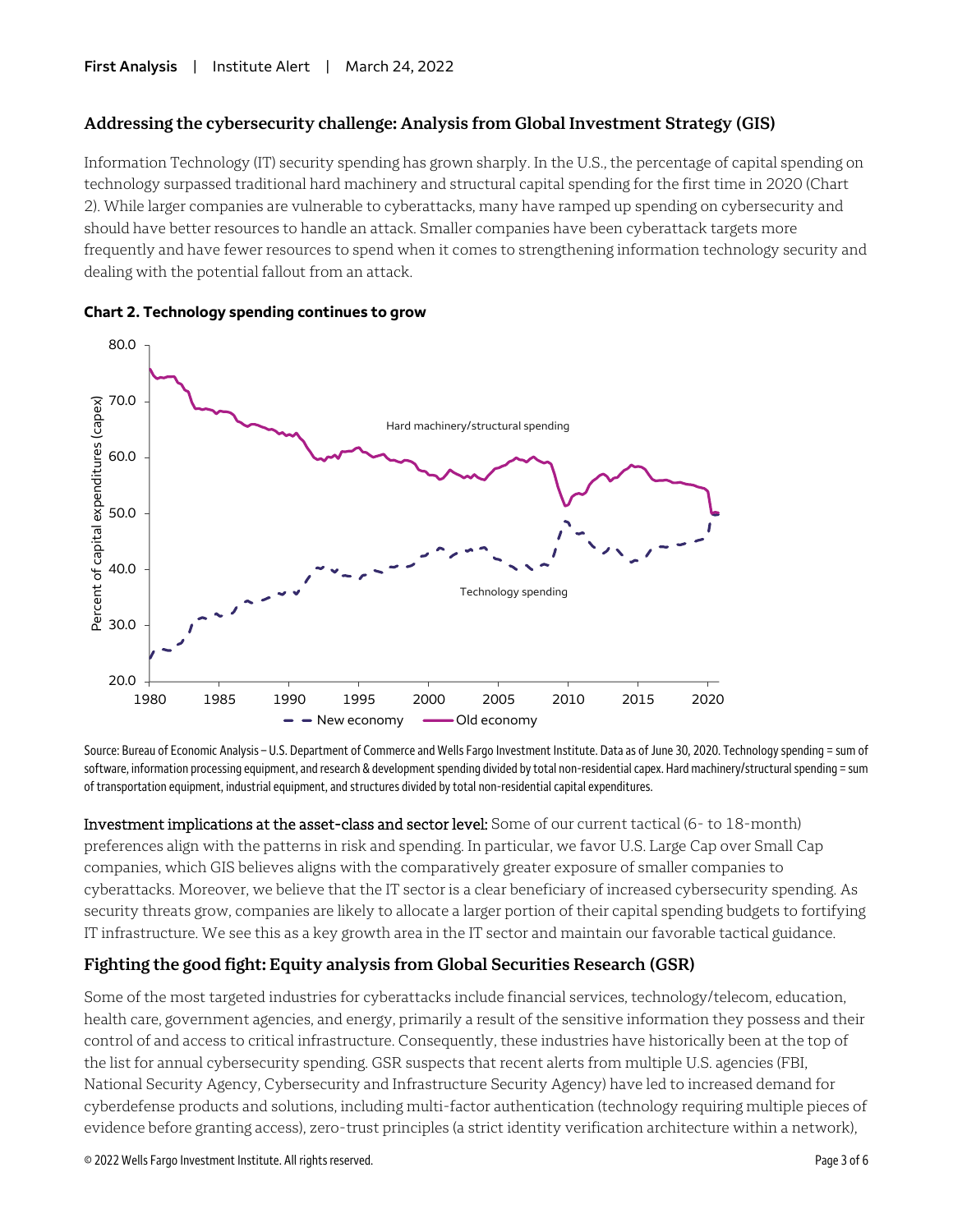and endpoint protection and monitoring. (technology that secures end-user devices, such as laptops and smartphones) $2$  GSR believes demand is also likely broadening out to industries that historically have not invested large amounts of capital into defending their environment, including manufacturing, utilities, transportation, and construction.

Often overlooked is operational technology, which connects, monitors, and secures industrial assets and equipment. Operational technology integrates hardware and software with network connections to control essential processes. These systems increasingly connect to an enterprise's IT infrastructure, and this rising integration between IT and operational technology systems means that any disruption could snowball and affect multiple industries. For example, the primary target in the Colonial Pipeline ransomware cyberattack in 2021 was the billing infrastructure, not the actual pumping systems. The attackers targeted the electrical equipment that manages and monitors the flow of product moving through the pipeline. However, the breach forced the pipeline to be shut-down out of concern that additional points along the pipeline would be vulnerable.

Investment implications at the sub-industry level: GSR believes the initial reaction to the war in Ukraine likely will lift the cybersecurity industry as a whole. Many cybersecurity firms are well-positioned, in our view, to benefit from expectations for rising demand created by the elevated threat of cyberattacks. Although an increase of cyberthreats is likely to lift all ships, we believe the cybersecurity firms most likely to benefit are those with a focus on enhanced monitoring capabilities, advanced threat intelligence, incident response, and security-breach remediation solutions to protect mission-critical points along the infrastructure.

# **Protecting our infrastructure: Municipal analysis from Global Securities Research (GSR)**

Even before the war in Ukraine, the threat of cyberattacks to critical U.S. infrastructure was on the rise, and as a result, municipal bond issuers in the infrastructure sector will likely have to invest in better protections. As a recent example, in January, the Port of Los Angeles launched the Cyber Resilience Center to protect both port administration systems and the shipping companies that operate there. The development of the center came after cyberattacks in 2017 and 2018 struck some of the largest shipping companies. In October 2021, Moody's Investors Service affirmed the Aa2 rating of the Port of Los Angeles with a stable outlook based on the port's significant competitive advantages, which includes excellent physical infrastructure.

According to the Cybersecurity and Infrastructure Security Agency (CISA), more than 90% of the volume of overseas trade enters or leaves the U.S. by ship. In order to operate efficiently, maritime facilities use IT and operational technology systems for various functions, including communication, equipment operation, cargo tracking, and business operations. Compromise of these systems could lead to disruptions of port operations and related supply chains, resulting in financial losses. Previous cyberattacks have resulted in facilities being partially or completely offline, resulting in significant business losses.

Other critical infrastructure systems also have been targeted in recent years. Amid the coronavirus pandemic, cyberattacks struck 560 healthcare facilities in 2020, including Universal Health Services, which operates about 400 hospitals nationwide.. In April and June 2021, the New York Metropolitan Transportation Authority (MTA), the nation's largest transit system, experienced ransomware attacks. CISA issued recommendations for fixes and patches, which the MTA implemented using its 24-hour protocol, limiting the impact to three of its 18 different systems. According to the MTA, there was no evidence of compromise to its operational systems or employee or customer information.

In recent years, rating agencies have begun to view cybersecurity matters as a key governance matter, which is a factor in their credit analysis. Given the current focus on cybersecurity, we believe state and local government issuers will face additional demands to harden their defenses against potential cyberattacks. Some of the initial

 $\overline{a}$ 

<span id="page-3-0"></span><sup>2.</sup> CISA is the U.S. Cybersecurity and Infrastructure Security Agency.

<sup>© 2022</sup> Wells Fargo Investment Institute. All rights reserved. Page 4 of 6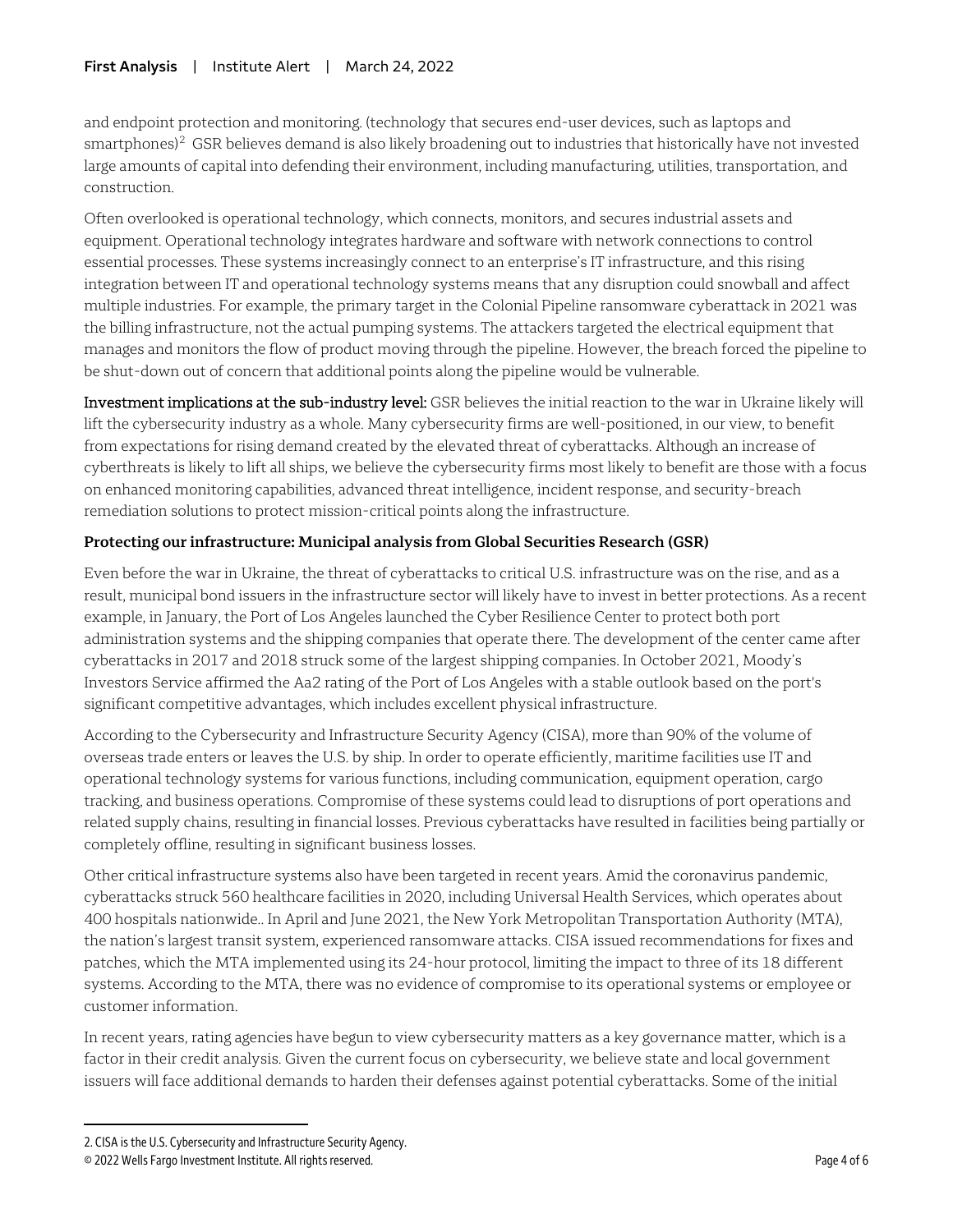## **First Analysis** | Institute Alert | March 24, 2022

funding for cybersecurity improvements may come from the \$1.2 trillion Infrastructure Investment and Jobs Act which includes: \$110 billion in new spending for roads and bridges,; \$73 billion for electric grid upgrades; \$66 billion for rail and Amtrak; \$65 billion for broadband expansion; \$55 billion for clean drinking water; \$39 billion for public transit; \$25 billion for airport; and \$17 billion for ports.

Investment implications at the municipal bond level: In general, while not completely immune, highly rated municipal bonds of infrastructure systems that provide a critical service and possess monopolistic control over large service areas should continue to be more resilient against cybersecurity threats compared to smaller regional systems. Specific subsectors such as airports, seaports, and toll roads are also better positioned to receive attention and (most importantly) cybersecurity funding, due to their economic and commercial importance.

Large international gateway airports and ports with diverse cargo and business lines have already had to address the growing threat of cyberattacks in recent years. As of March 22, 2022, The S&P Municipal Bond Infrastructure Index has returned -3.6% over the last twelve months, slightly underperforming the S&P Municipal Bond Index, which has returned -2.3%. However, credit spreads remain wide compared to pre-pandemic levels, which suggests the municipal infrastructure sector still has room to outperform.